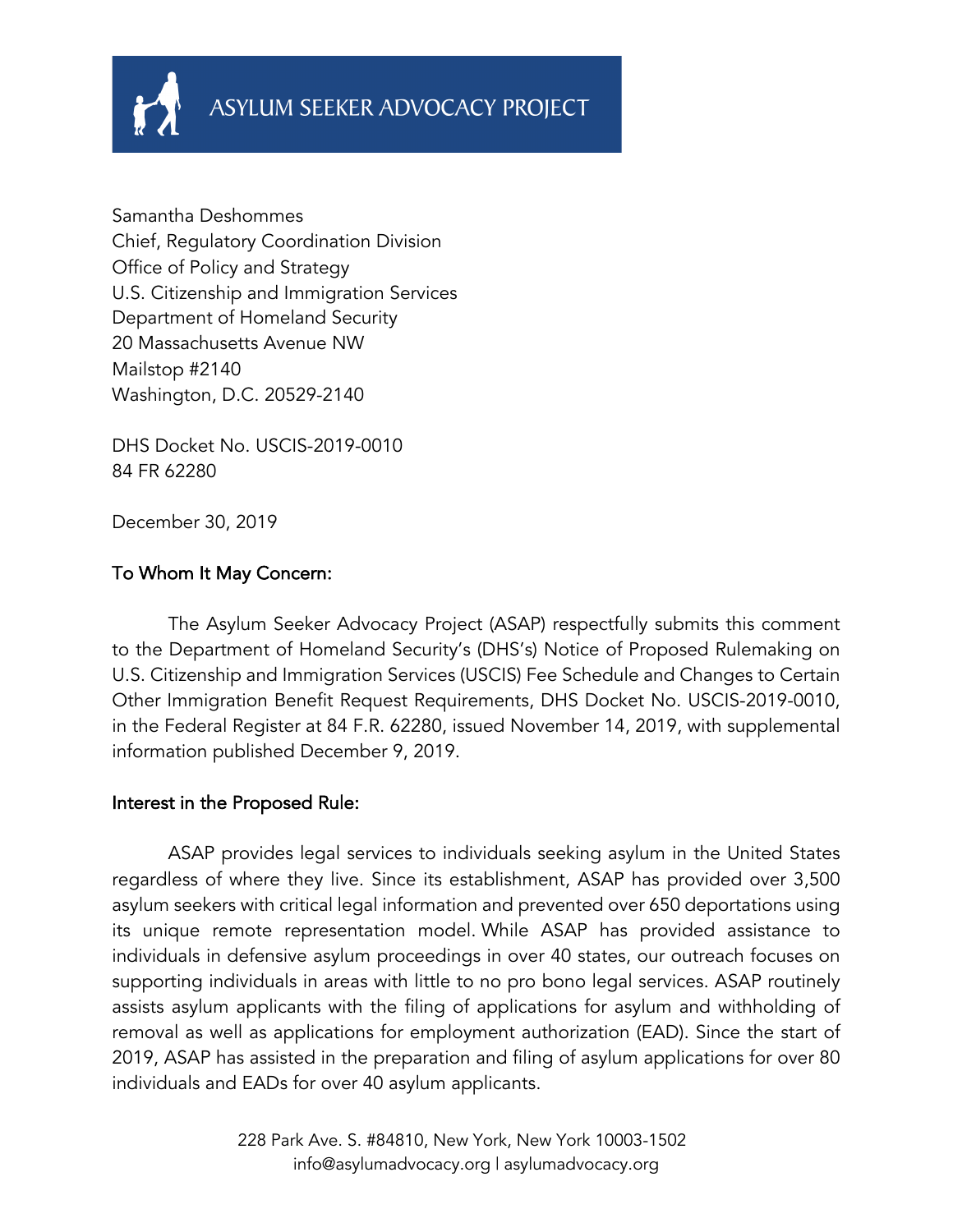#### Department of Homeland Security Notice:

On November 14, 2019, the Department of Homeland Security (DHS) published a Notice of Proposed Rulemaking ("the Notice") on USCIS Fee Schedule and Changes to Certain Other Immigration Benefit Request Requirements, DHS Docket No. USCIS-2019-0010, in the Federal Register at 84 F.R. 62280. The proposed rule creates substantial fee increases across the board for immigrants filing applications with USCIS. On December 9, 2019, DHS published an informational supplement ("the Supplement") that extended the deadline for comment and made other changes to the original Rule.<sup>1</sup>

In the Notice, DHS proposes to increase the USCIS fees for a number of applications, add significant new fees for a number of filings, and eliminate certain fee waivers.<sup>2</sup> A number of fee increases affect asylum seekers and, for the first time in the agency's history, USCIS will establish a fee for the Form I–589, Application for Asylum and for Withholding of Removal ("asylum application") and Form I-765, Application for Employment Authorization ("EAD application") for asylum applicants.

#### Asylum Application Fee

DHS proposes to establish a \$50 fee for an asylum application when that form is filed with USCIS. The Notice indicates that this fee "will not be waived" and does not

<sup>&</sup>lt;sup>1</sup> While DHS indicates that the reduction in costs presented in the Supplement will likely result in lower fee increases in accordance with reduced costs, the Supplement does not specify which fees would be lowered or by what amount. The Supplement only suggests that some fees listed in Table 21 of the original notice will now be adjusted to fall somewhere in-between the values listed in columns A and B. For asylum applications (Form I-589) filed with USCIS, \$50 is the fee listed in both columns, and so seems unlikely to change based on adjustments in the Supplement. For all EAD applications (Form I-765), Table 21 sets \$490 as the upper estimate and \$455 as the lower limit for potential fees. The Supplement, therefore, suggests that the actual fee for EAD applications will fall somewhere between these estimates. In the absence of any direct indication that the proposed fee schedule has been lowered for EAD submissions for asylum seekers, however, this comment responds to the fee increases stated in the original notice fee schedule. We note also that all of the arguments made here would also apply to a slightly reduced fee schedule for EAD applications as well, even if the fees were set at the Notice's lowest estimate of \$455.

<sup>2</sup> *See* Notice at 62280.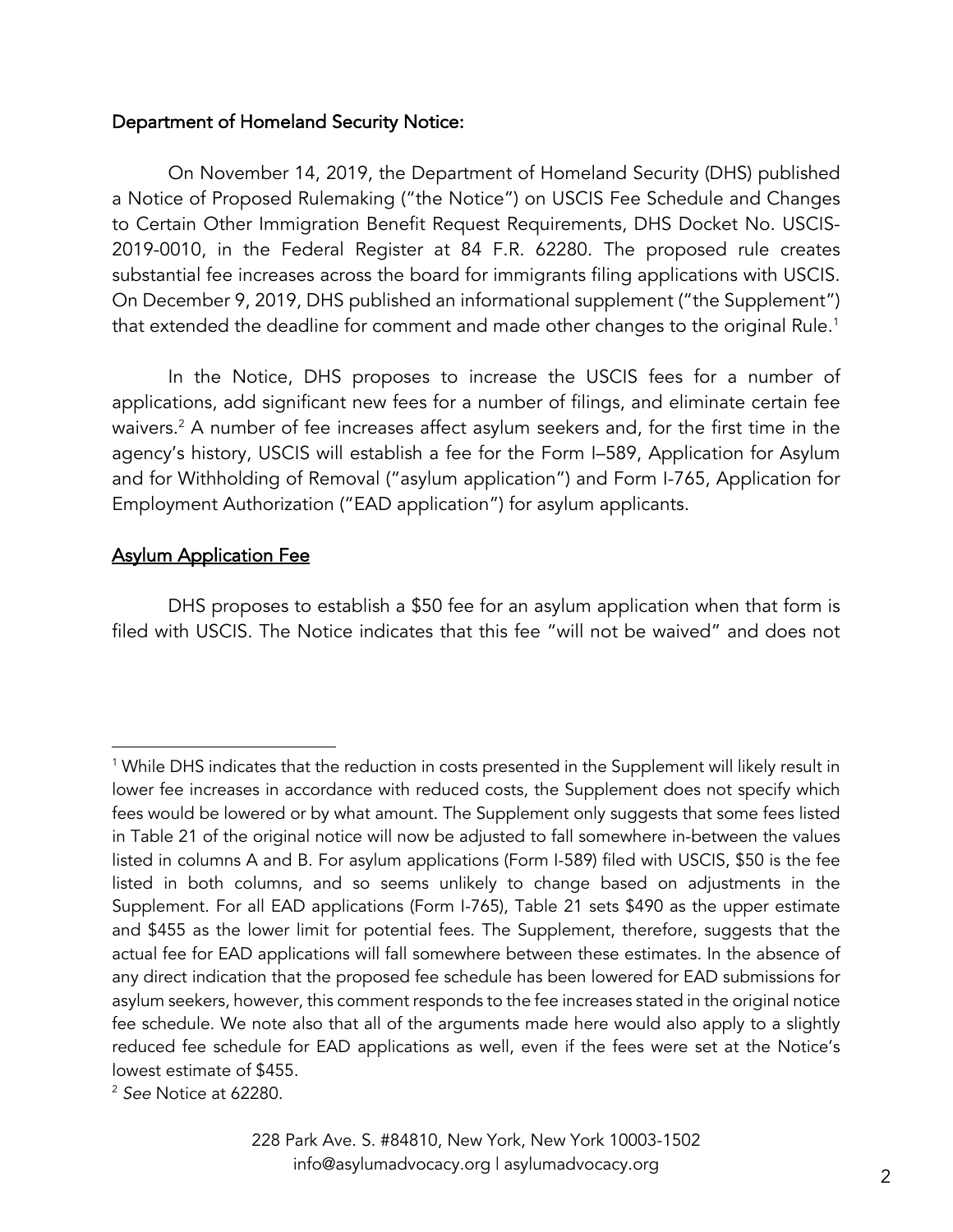permit deferred payment or payment in installments.3 The Notice also acknowledges that DHS has never previously charged a fee for asylum applications.<sup>4</sup>

The Notice argues that because of "a continuous, sizeable increase in affirmative asylum filings . . . processing backlogs continue to grow," and DHS must now charge a fee for asylum applications for the first time.<sup>5</sup> DHS estimates that the cost of adjudicating asylum applications is approximately \$366 per application.<sup>6</sup> DHS believes that the rule would apply to 163,000 applications, and thus would generate an estimated \$8.15 million in annual revenue.<sup>7</sup>

DHS states that the failure of affirmative asylum applicants to pay the \$50 for asylum applicants to USCIS, will mean that applicants "will have no means of applying for recognition as a person in need of refugee protection and its attendant benefits such as asylum or withholding-based employment authorization, travel documents, or documentation of immigration status."8 DHS "does not want the inability to pay the fee to be an extraordinary circumstance excusing an applicant from meeting the one-year filing deadline in INA 208(a)(2)(B), (D)," indicating that the Rule could prohibit a potential applicant from using inability to pay as a grounds for equitable tolling of the one-year asylum filing deadline.<sup>9</sup>

#### Work Authorization Fee for Asylum Applicants

The proposed rule would require those who applied for defensive asylum before the Executive Office for Immigration Review (EOIR) or filed an affirmative asylum application with USCIS to pay a \$490 fee for initial filings of EAD applications. <sup>10</sup> Currently, USCIS exempts those with pending asylum applications who are filing their first EAD application under the 8 C.F.R. section 274a.12(c)(8) eligibility category from the EAD application fee if the applicant submits evidence of a pending asylum application and follows other instructions. The agency has not previously charged a fee for initial EAD application adjudication for asylum applicants. USCIS projects that the rule change will

<sup>&</sup>lt;sup>3</sup> *Id.* at 62319. The Notice does not, however, propose to require that unaccompanied minors in removal proceedings pay for I-589 application fees. *See id*. at 62320.

<sup>4</sup> *See id*. at 62318.

 $5$  *Id.* 

<sup>6</sup> *Id*. 7 *See id*.

<sup>8</sup> *Id*. at 62320

<sup>9</sup> *Id*.

<sup>10</sup> *See id.*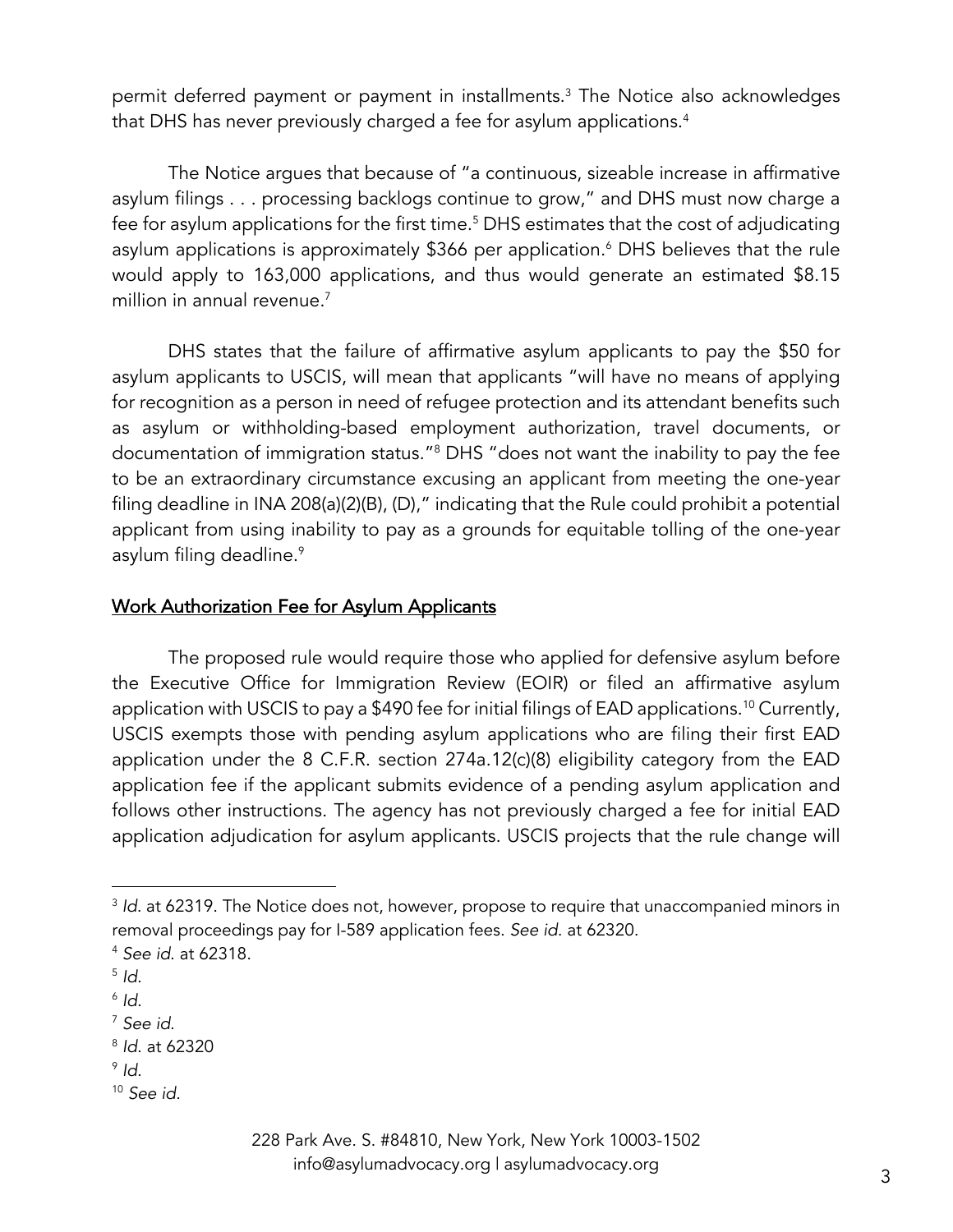force at least 300,000 asylum applicants to pay the EAD application fee each year or forgo the ability to work legally. $^{\rm 11}$ 

## Summary of Argument:

## *The Asylum Application Fee*

First, the fee will create a substantial burden for individual asylum applicants and may prevent many asylum seekers from applying for immigration relief. The fee will therefore effectively deny asylum to individuals who cannot pay the fee, impermissibly discriminating against asylum applicants on the basis of their financial status. The fee may result in a number of asylum applicants missing the one-year asylum filing deadline because of inability to pay. Additionally, all individuals that the fee prevents from filing asylum applications will then in turn be unable to file for work authorization.

Second, the Rule violates the 1951 U.N. Convention Relating to the Status of Refugees and the 1967 U.N. Protocol Relating to the Status of Refugees. International law prohibits conditioning eligibility for asylum on financial means as the proposed rule does. Furthermore, international norms and practices recognize that asylum seekers are often in vulnerable positions with few resources, and therefore nearly all of the United States' peer nations require no fees for initial asylum applications. 12

# *The Fee for Asylum Applicant Work Authorization*

First, the imposition of a substantial fee for EAD applications will negatively impact asylum seekers. Many asylum applicants will be unable to afford the cost of the EAD application and will thus miss out on opportunities for legal employment and other benefits of having identification issued by the U.S. government because of the fee requirement. The proposed rule will therefore result in lost wages for asylum applicants, lost revenue for businesses that employ asylum applicants, and lost tax revenue for local and state municipalities, none of which the Notice addresses.

Second, making EAD applications cost-prohibitive will also adversely affect communities, and local and state governments. Local communities and service providers

<sup>11</sup> *See id*.

 $12$  Only Iran, Fiji and Australia charge some fee, and each country appears to make fee waivers available. The Notice states that Australia, for instance, charges an equivalent \$25 fee, which it waives for detained asylum applicants. *See id.* at 62319.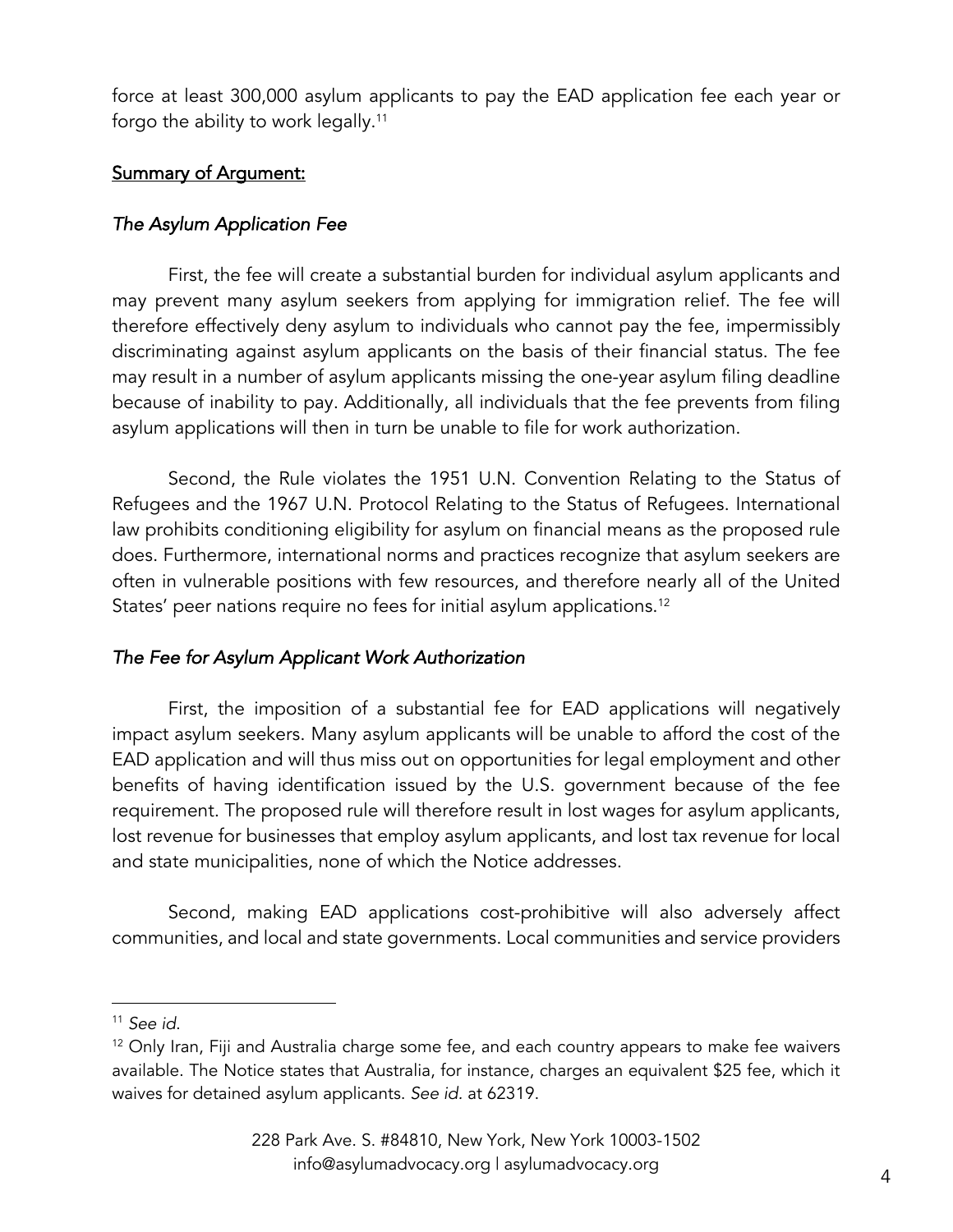will face substantially greater burdens in trying to provide support for asylum applicants, which will place strain on already limited resources.

Third, by making EAD applications cost-prohibitive for many asylum applicants, the proposed rule will force those asylum applicants to engage in unauthorized work to support themselves and their families. Indeed, asylum seekers who are unable to afford the EAD application fee will be forced into the shadow economy where they are more likely to work in precarious and exploitative conditions. Indeed, the proposed rule all but requires this outcome because many asylum applicants would be required to engage in unauthorized work just to raise the money necessary for the initial EAD application fee.

Fourth, by forcing more asylum applicants into the shadow economy, the new rule will also create additional burdens on other agencies, in particular, it will likely impact the work of both the Internal Revenue Service (IRS), and the Department of Labor (DOL). The associated loss of tax revenue as well as inevitable increases in unauthorized work will likely create additional investigatory work for the IRS. The increase in unauthorized work will also likely result in a higher incident of wage theft and dangerous work sites, which will require additional investigations and adjudication by the DOL.

Fifth, the proposed rule is also in tension with international legal standards that guarantee asylum seekers the right to work and support themselves. The increased fee for EAD applications for asylum applicants will effectively discriminate against asylum applicants based on their financial means and deny the right to work to all but those with means to afford the substantial fee.

## *The Proposed Rule Exceeds the Agency's Statutory Rule-Making Authority*

DHS overall budget estimate is based on an impermissible budget transfer to Immigration and Customs Enforcement (ICE) that exceeds the agency's statutory authority to increase fees for immigration benefits. ICE's work is outside the scope of the statutory scheme that authorizes USCIS to charge immigration fees for the adjudication of immigration benefit applications. Because the fee increases are based on costs associated with a budget transfer to ICE, they exceed USCIS's statutory authority to determine fees, and are therefore unlawful arbitrary and capricious rulemaking.

With regard to asylum applicant EAD fees specifically, DHS also lacks the statutory authority to require a fee for applications in excess of the costs associated with adjudicating applications. The Notice's interpretation of the statute — which allows the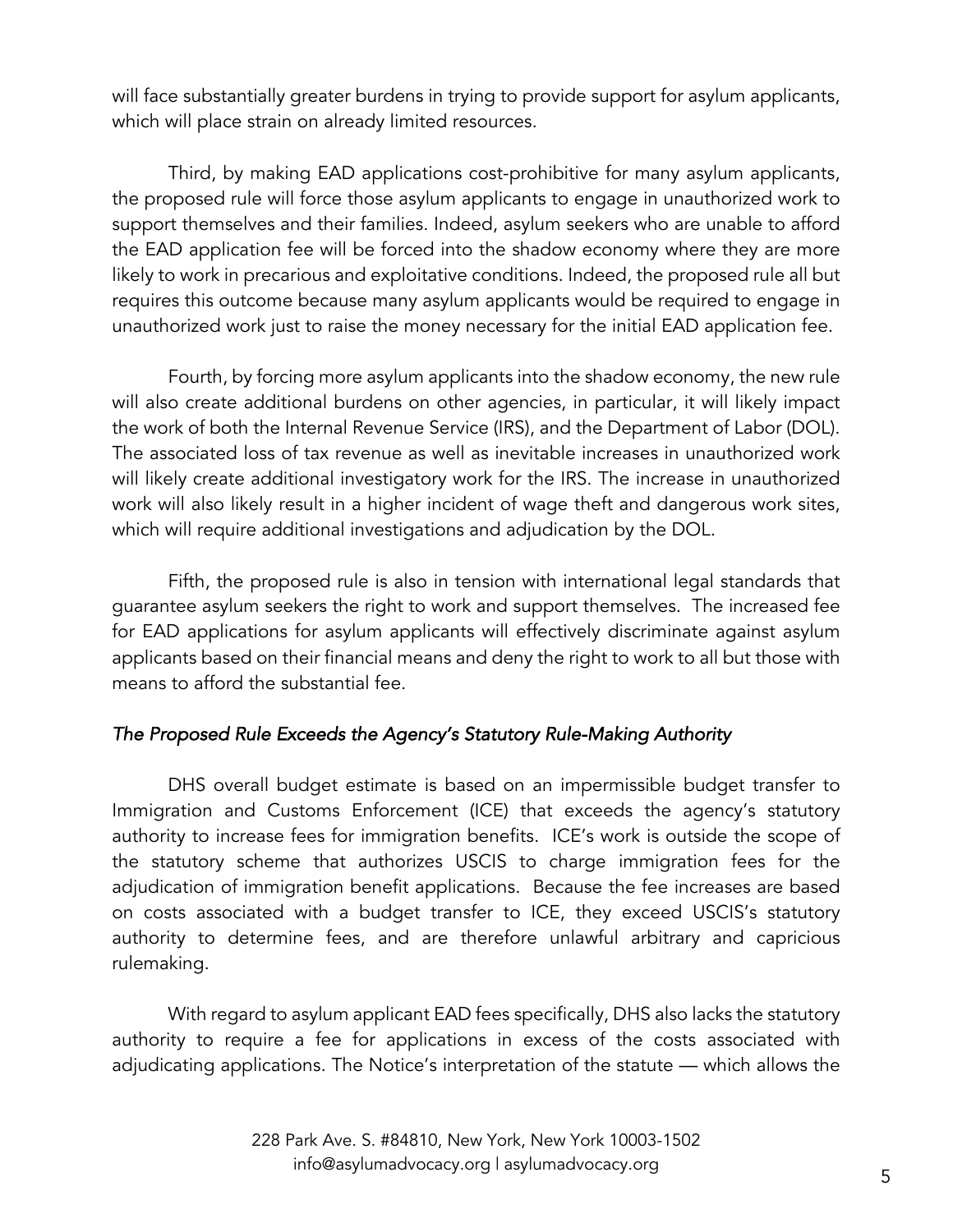agency to ignore this requirement — would make this provision superfluous and violate congressional intent.

# I. Asylum Application Fee

a. Burden for Asylum Seekers

The proposed rule would create a substantial financial hurdle for asylum seekers. When fleeing violence to come to the United States, many asylum seekers travel long distances and expend considerable financial resources in order to complete their journeys.<sup>13</sup> Indeed, according to DHS's own estimates, some asylum seekers may spend nearly \$10,000 in attempting to reach the United States, which for many individuals exceeds the entirety of their life savings.<sup>14</sup> As such, asylum seekers often arrive with few — if any, financial resources — and are forced to spend what limited money they have on the basic necessities of life, such as food, clothing, housing, and medical care.15 For asylum applicants with limited resources, the new fee forces them to decide between whether to forgo basic medical care and feed their families or pay their asylum application fee.

Additionally, many asylum applicants seek out legal assistance with filing asylum applications — which are complex and time-consuming — and may not be able to afford both legal assistance and the application fee. As such, the imposition of the \$50 may prevent many asylum applicants from being able to file timely I-589 applications and, therefore, functionally deprive them of the right to asylum and the ability to apply for withholding on the basis of their financial status.

<sup>13</sup> *See* Human Rights Watch, *"At Least Let Them Work" The Denial of Work Authorization and Assistance for Asylum Seekers in the United States* (Nov. 12, 2013) [hereinafter Human Rights Watch, *Let them Work*]

<sup>14</sup>*See* Dep't of Homeland Security, *Efforts by DHS to Estimate Southwest Border Security Between Points of Entry* (Sept. 2017) at 13-14, [available at

https://www.dhs.gov/sites/default/files/publications/17\_0914\_estimates-of-border-security.pdf (estimating some immigrants may pay up to \$9,200 to arrive in the U.S.); *see also* Philip Bump, *Most migration to the U.S. costs money: there's a reason asylum doesn't,* WASHINGTON POST (Apr. 30, 2019) [available at https://www.washingtonpost.com/politics/2019/04/30/mostmigration-us-costs-money-theres-reason-asylum-doesnt/]

<sup>15</sup> *See* Ted Hesson, *Why So Many Asylum Seekers Come to America and Wind Up Homeless*, VICE (Mar. 11, 2016 [available at https://www.vice.com/en\_us/article/exqjn4/why-so-manyasylum-seekers-end-up-homeless].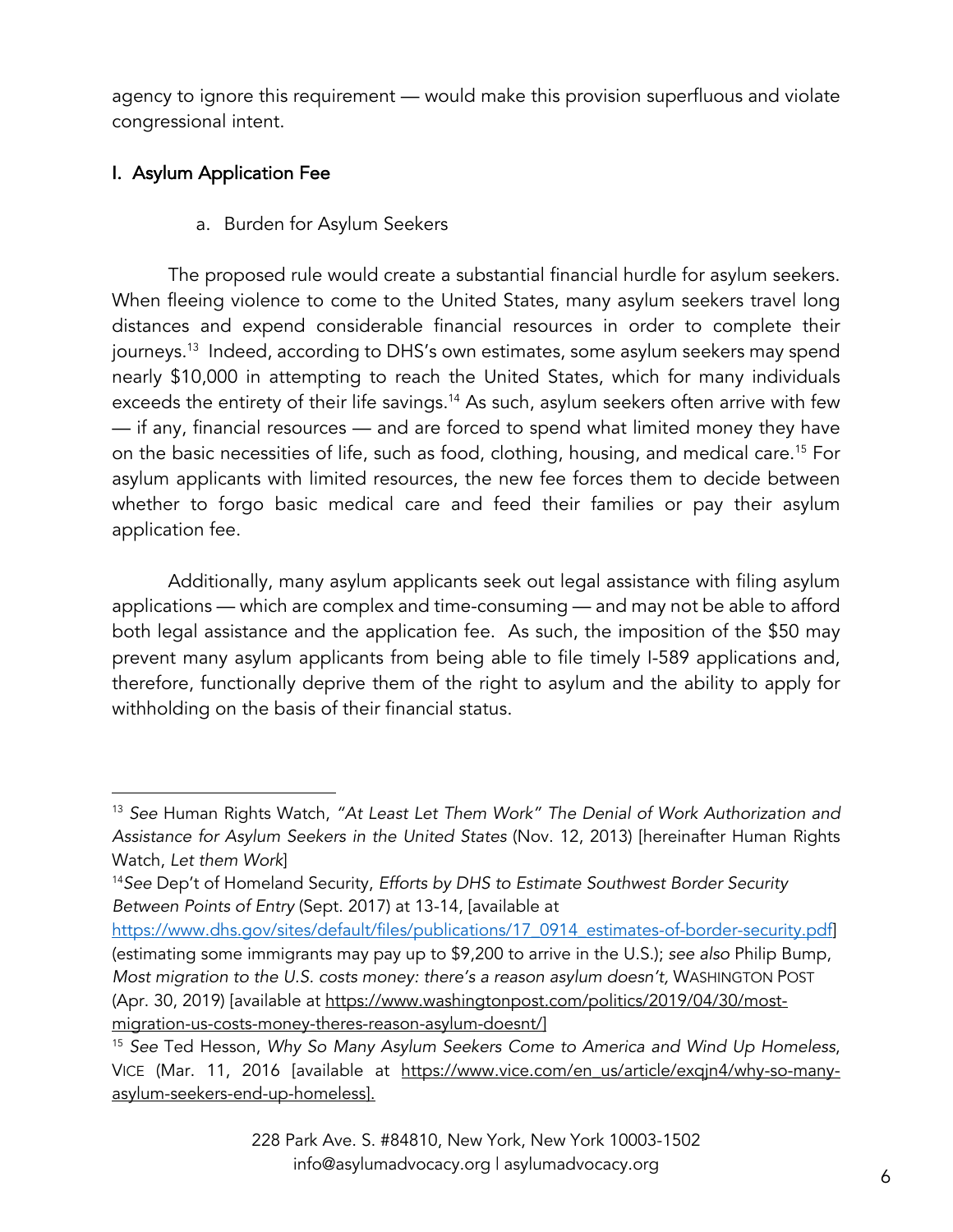Additionally, because asylum applicants are statutorily ineligible to receive work authorization until after their asylum applications have been pending for at least 180 days,<sup>16</sup> it is impossible for asylum applicants to legally work to raise money to pay for their asylum applications.  $17$  The new fee, therefore, creates a fundamentally unfair "catch-22" for asylum seekers by requiring them to pay an application fee before permitting them to legally work to raise the money to pay that same fee.

Because asylum seekers are likely to be particularly vulnerable and without resources when they first arrive in the United States, it may be difficult for asylum applicants to pay the fee and meet the one-year deadline. This is evidenced by the fact that currently asylum seekers do not need to pay a filing fee on an asylum application or an initial EAD application, even though they are required to pay to renew their work authorization. The new fee, however, will make it more difficult for asylum seekers to meet even the initial one-year filing deadline for asylum applications when they cannot raise the funds necessary to do so within a year's time.

The Notice also indicates that the agency does not intend for inability to pay to constitute a ground for equitable tolling of this deadline, which will effectively bar indigent asylum seekers from applying.<sup>18</sup> The proposed rule may therefore end up depriving thousands of asylum seekers from both the right to apply for asylum and the ability to work legally to support themselves.

The Notice fails to consider (1) how the fee increase will impact the number of asylum applications filed, or (2) the number of asylum applicants who will be unable to apply for asylum as a result of the fee imposition. Furthermore, the Notice fails to consider the collateral consequences of forcing asylum seekers to raise \$50 before they are legally authorized to work, i.e., either forcing asylum seekers to take out loans, or, more likely, incentivizing unauthorized work. Before DHS can institute an unprecedented fee for asylum applications it needs to estimate and consider the impact of this fee on asylum seekers, as well as perform a cost benefit analysis of the likely collateral consequences caused by the imposition of the fee.

<sup>18</sup> *See* Notice at 62320.

<sup>16</sup> *See* 8 C.F.R. § 208.7.

<sup>&</sup>lt;sup>17</sup> Notably, in a different proposed rule, DHS is also proposing to increase the waiting period for work authorization applications to 365 days – the increased waiting period will only compound the burden on asylum seekers waiting to work. *See* Department of Homeland Security's Notice of Proposed Rulemaking and Request for Comment on Asylum Application, Interview, and Employment Authorization for Applicants, DHS Docket No. DHS-2019-0011, 84 F.R. 62374, issued November 14, 2019.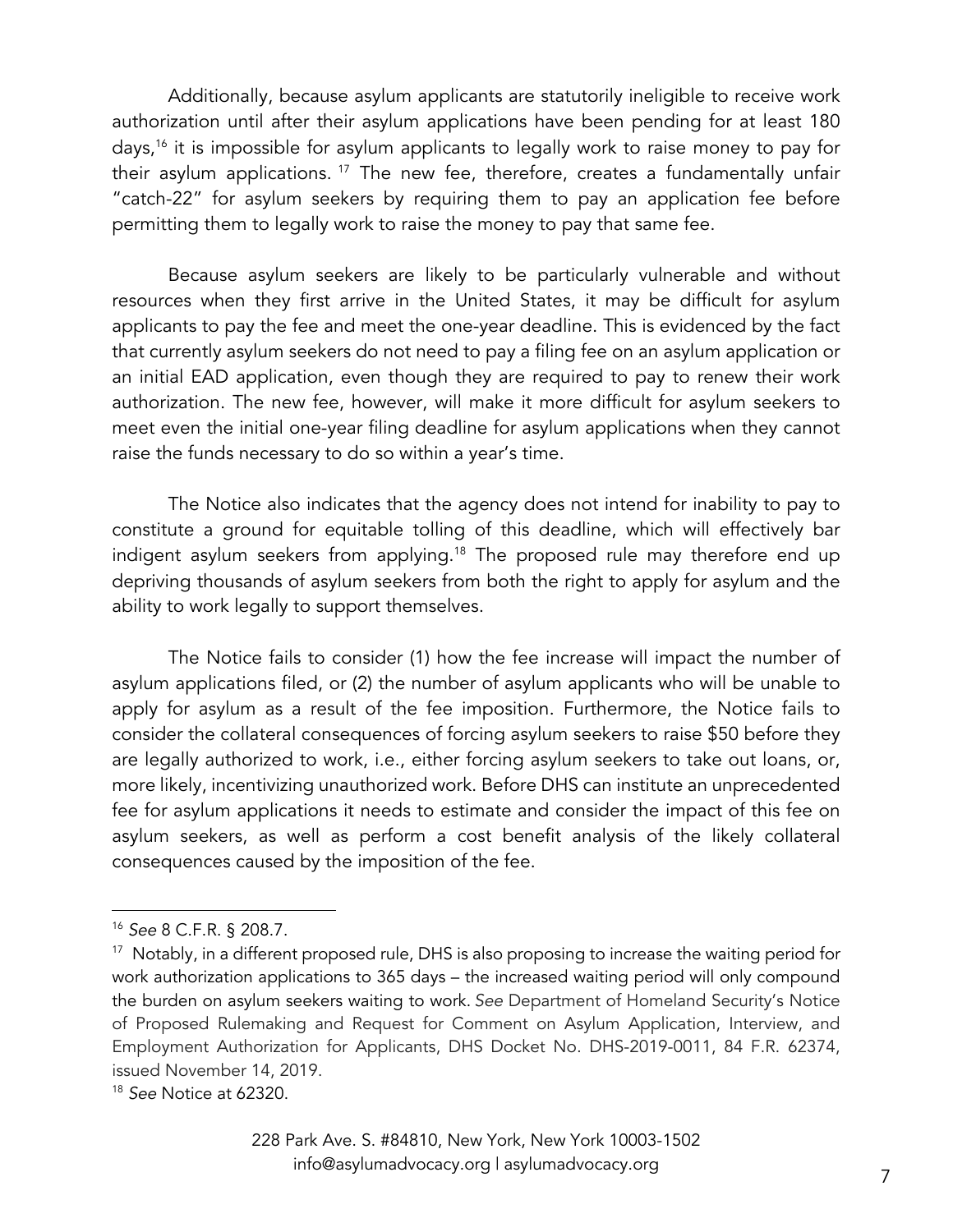#### b. Conflict with International Law and Norms

As the Notice acknowledges, the proposed rule would be the first time in history that the United States has made the right to apply for asylum conditional on the ability to pay.<sup>19</sup> In the United States, filing an I-589 is an application for asylum, an application for withholding of removal under the INA, and an application for withholding of removal under the Convention Against Torture. As such, the United States would also be imposing a fee on applications for these other forms of relief.

This unprecedented fee directly conflicts with both the notion that seeking asylum is a basic human right and the doctrine of *non-refoulement*. Article 14 of the Universal Declaration of Human Rights (UDHR) states that "[e]veryone has the right to seek and to enjoy in other countries asylum from persecution."20 While the UDHR extends the right to seek asylum to "everyone," the Notice proposes to limit the right to seek asylum only to individuals with sufficient financial resources.

The duty of non-refoulement — formally codified in Article 33 of the 1951 Convention Relating to the Status of Refugees — requires that states do not expel refugees unless they present a danger to the security" of the United States or have been "convicted by a final judgment of a particularly serious crime."21 Non-refoulement is considered a fundamental principle of international refugee law and may be a *jus cogens* norm binding on all states.<sup>22</sup> Requiring asylum applicants to pay a fee effectively violates the principle of non-refoulement because it would likely result in the expulsion of potential refugees merely on the basis of their financial status. And since the imposition of the asylum application fees would also be a barrier to apply for relief under the Convention Against Torture, it also conflicts with U.S. treaty commitments and should be rejected.

The imposition of a fee for asylum applications also diverges from international norms and the practices of the United States' peer nations. The Library of Congress

<sup>19</sup> *See id*. at 62318.

<sup>&</sup>lt;sup>20</sup> Universal Declaration of Human Rights, art. 14, G.A. Res. 217 (III) A, U.N. Doc. A/RES/217(III) (Dec. 10, 1948).

<sup>&</sup>lt;sup>21</sup> Convention Relating to the Status of Refugees, adopted July 28, 1951 art. 33, U.N. Doc. A/CONF.2/108 (1951), 189 U.N.T.S. 150 (entered into force 22 April 1954) [hereinafter 1951 Convention].

<sup>22</sup> *See* Alice Farmer, *Non-Refoulement and Jus Cogens: Limiting Anti-Terror Measures that Threaten Refugee Protection*, 23 GEO. IMM. L. J. 1 (2008).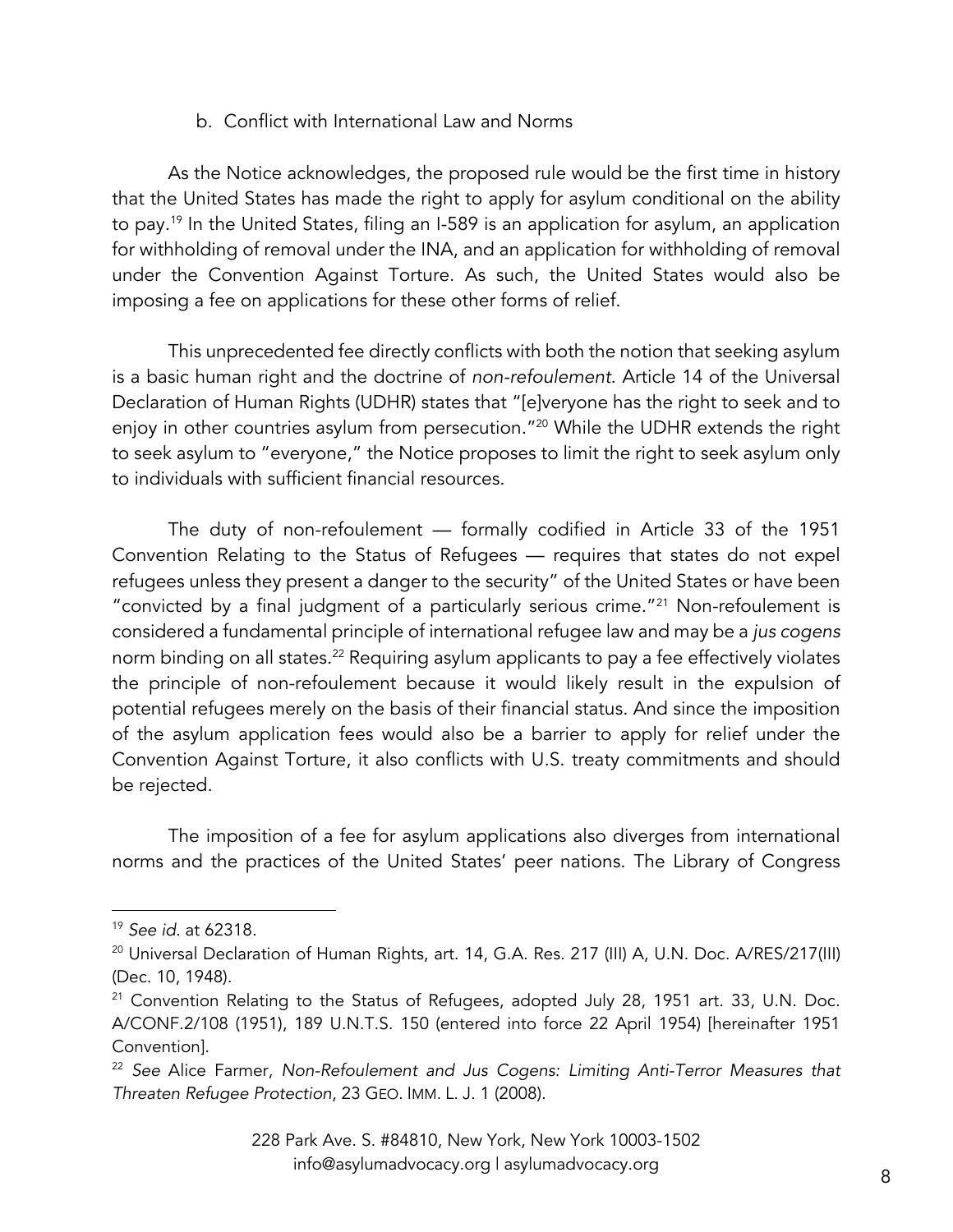survey of 147 signatory countries to the 1951 Convention cited in the Notice found that only Iran, Fiji, and Australia charge some fees for initial asylum applications, but unlike the proposed rule, those three allow for fee exemptions in at least some circumstances.<sup>23</sup> The vast majority of parties to the 1951 Convention require no fee at all for initial asylum applications. If anything, the fact that the vast majority of state parties require no fee for asylum applications (or allow for waivers in cases of indigents) suggests that international law requires — as a matter of state practice and *opinion juris* — that no such fee be required.24

The Notice fails to consider the international law implications of imposing an unprecedented fee for asylum applications. At a minimum, the agency must justify how the proposed rule does not conflict with U.S. treaty commitments and the United States' international legal obligations before it can enter into effect.

## II. Work Authorization Fees for Asylum Applicants

## *a. The Fee for EAD Applications Harms Asylum Seekers*

The substantial fee for asylum applicant EAD applications will prevent many asylum applicants from being able to apply for work authorization. As discussed above, many asylum applicants come to the United States with few, if any, remaining financial resources. The requirement of a substantial fee for initial work authorization will likely prevent thousands of asylum applicants from being able to submit EAD applications. The Notice does not consider how the newly imposed fee will impact asylum applicants' ability to apply for work authorization, nor does it estimate the direct costs of lost wages and other collateral consequence that are likely to result from the proposed rule.

Work authorization is also essential for asylum applicants in terms of their ability to successfully integrate into local communities. The story of ASAP's client, Adriana<sup>25</sup>, featured below showcases the significance of employment authorization for asylum applicants.

**Deleted:** 

<sup>23</sup> *See* Notice at 62319 (citing The Library of Congress, *Fees Charged for Asylum Applications by States Parties to the 1951 Refugee Convention*, (Dec. 2017) [available at

https://www.loc.gov/law/help/asylum-application-fees/asylum-application-fees.pdf]).

<sup>24</sup> *See, e.g.,* Niels Petersen, *Customary Law without Custom - Rules, Principles, and the Role of State Practice in International Norm Creation* 23 AM. U. INT'L L. REV. 275 (2007-2008); for the argument that state practice and opinion juris support treating non-refoulement as a jus cogens norm, *see*, Farmer, *supra*, note 22.

<sup>&</sup>lt;sup>25</sup> The name Adriana is a pseudonym used to protect the identity of ASAP's client.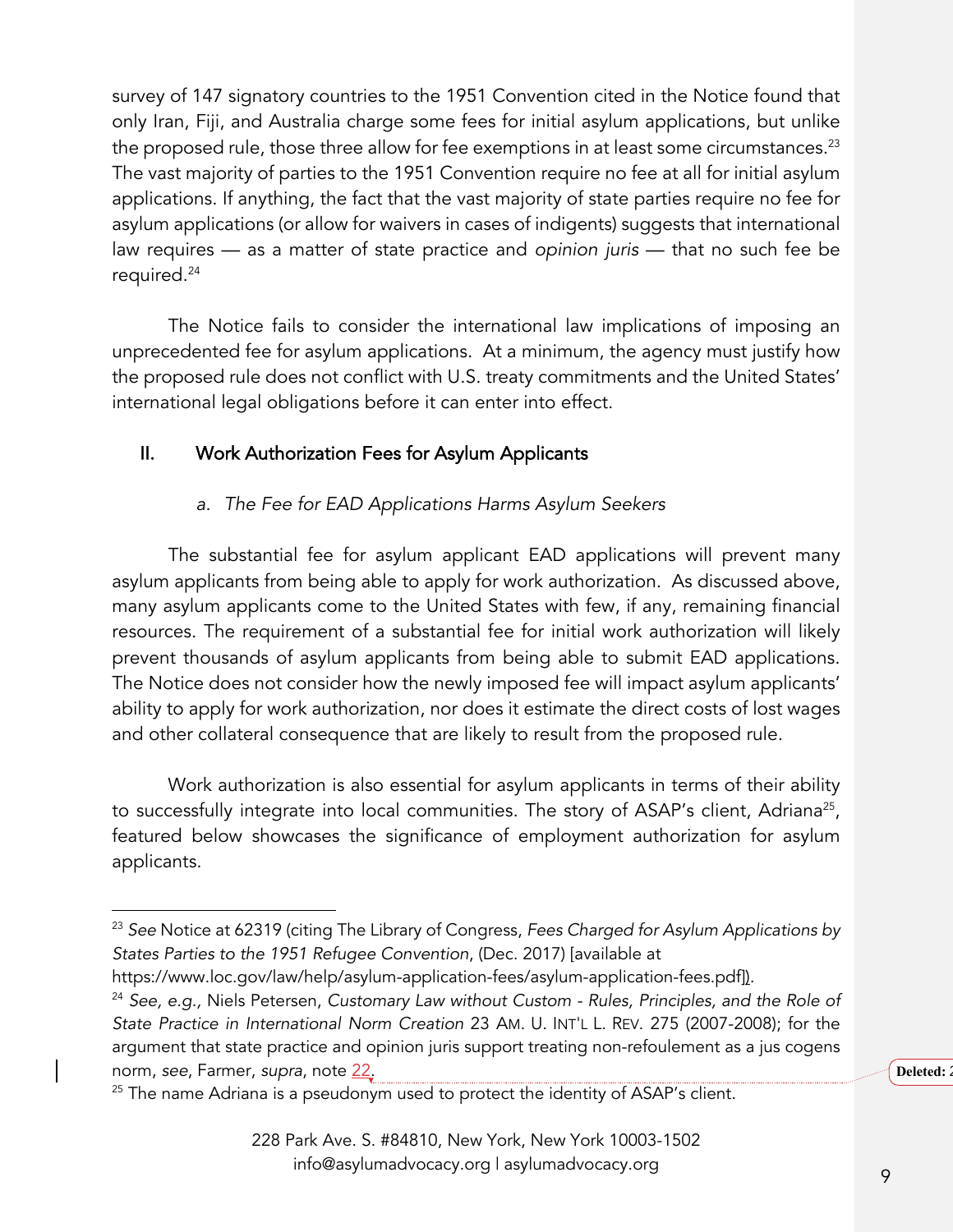Adriana entered the United States in 2015. She has not yet had an individual hearing on her asylum claim before an immigration judge. Shortly after arriving in the United States, Adriana received a hearing notice from EOIR scheduling her first hearing for 2016. However, during her intake process with ASAP in early 2016, calling the EOIR hotline uncovered that Adriana had missed a hearing and had been deported *in absentia*. Ultimately it became clear that the EOIR notice had been sent with the wrong date — and thus the government's error caused Adriana to receive an *in absentia* deportation order. ASAP filed a motion to reopen on Adriana's behalf, which was granted, vacating the *in absentia* removal order. After reopening her case, EOIR scheduled an individual hearing, which is now still more than a year away.

Through no fault of her own, it has taken Adriana years to get this far in her asylum case. Like many asylum seekers, Adriana was forced to accept unlawful employment in order to support herself and her children. Had she not been able to later secure her EAD, she and her family would have faced even greater obstacles to integration, such as a lack of health insurance and greater financial instability. In discussing the significance of her grant of work authorization, Adriana stated:

For me, having work authorization while my asylum case is pending has made a huge difference, not only in my life, but for the lives of my children. There are children that depend on the work of their parents who came to this country to bring them to safety. Before I had work authorization, I worked at a restaurant where I was treated poorly. I couldn't do anything about it because I wasn't working legally. Now, I have a good job and feel l can support my family.

Having work authorization also gave me an identity document that helped me be able to get health insurance, not only for me, but for my family as well. And now that I am thinking about moving and renting a new apartment, it helps as well to have an identity document from the United States, without which I would have to pay a much larger deposit.

Many of the asylum seekers ASAP works with have stories similar to Adriana's. For thousands of asylum applicants, the ability to apply for EADs at no cost makes it possible for them to integrate successfully into their local communities and begin their lives in the United States. The proposed rule, however, will effectively deny many asylum applicants the ability to apply for work authorization, with serious consequences for asylum applicants and their local communities.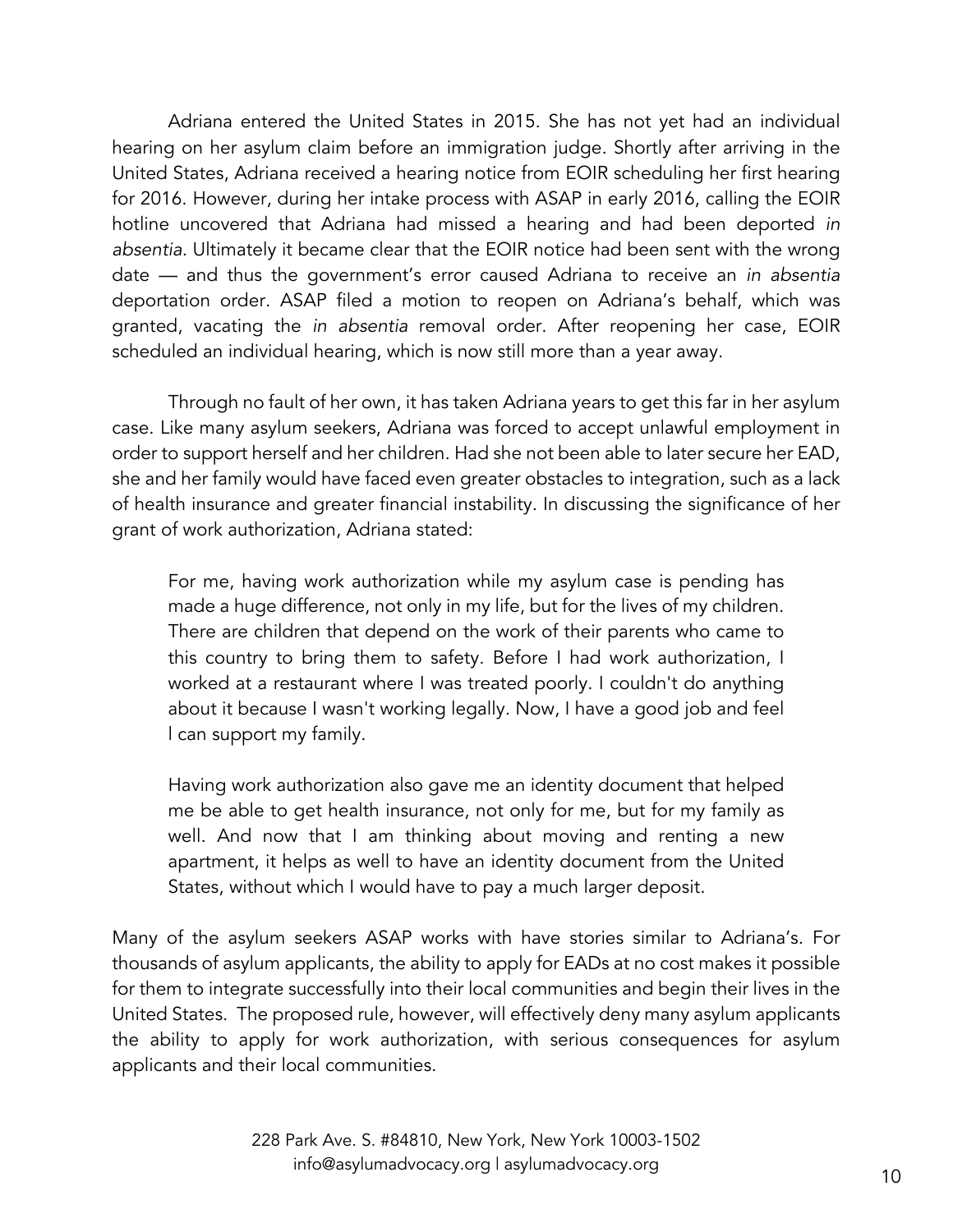The inability for many asylum seekers to apply to legally work in the United States will destabilize the financial situation of individuals and families already traumatized by the threats and persecution that led them to apply for asylum. The significant collateral consequences of the proposed rule on asylum seekers will be seen in the areas of health, food security, and housing stability, as evidenced by Adriana's story and those of many others. 26

The proposed rule threatens the health and wellbeing of asylum seekers while placing an unnecessary strain on the healthcare system.<sup>27</sup> Asylum seekers have no documentation of their authorization to remain in the United States during the pendency of their asylum case, nor do they have a way to seek basic primary health care before the adjudication of their EAD application.<sup>28</sup> For ASAP's client, Adriana, obtaining work authorization gave her access to private health insurance for herself and her family. Restrictive fees preventing asylum applicants from even applying for work authorization could therefore lead to an increase in the number of asylum applicants forced to seek medical care primarily through overburdened emergency room systems. This reliance on emergency medical services raises healthcare costs for everyone and denies asylum applicants access to preventive primary care.

The Notice does not address the collateral consequences of this EAD application fee for asylum applicants, nor does it consider the impact of the proposed rule on public and private hospitals. The government must address the impact of this provision on asylum seekers and the healthcare system before it can implement the proposed rule.

## *b. The Proposed EAD Fee Will Adversely Impact Local Communities, Business, and State Economies*

The impact of the new fee on asylum applicant EADs will also impact local communities by forcing them to expend greater resources on supporting asylum applicants who cannot work legally. Asylum applicants, barred from legal employment because of their inability to pay the EAD application fee, will likely be forced to rely on greater community support, including assistance from family members, food banks,

<sup>26</sup> *See* Human Rights Watch, *Let them Work* at 26–34 (detailing how lack of work authorization causes "physical and emotional harm," to asylum seekers, impacts their ability to secure housing and food, and increases their "vulnerability to exploitation.").

<sup>27</sup> *See id*. at 15–16 ("[Lack of work authorization] prevents asylum seekers from accessing affordable health care while their claims are pending.").

<sup>28</sup> *See Immigration Status and the Marketplace,* Healthcare.gov, [available at: https://www.healthcare.gov/immigrants/immigration-status/].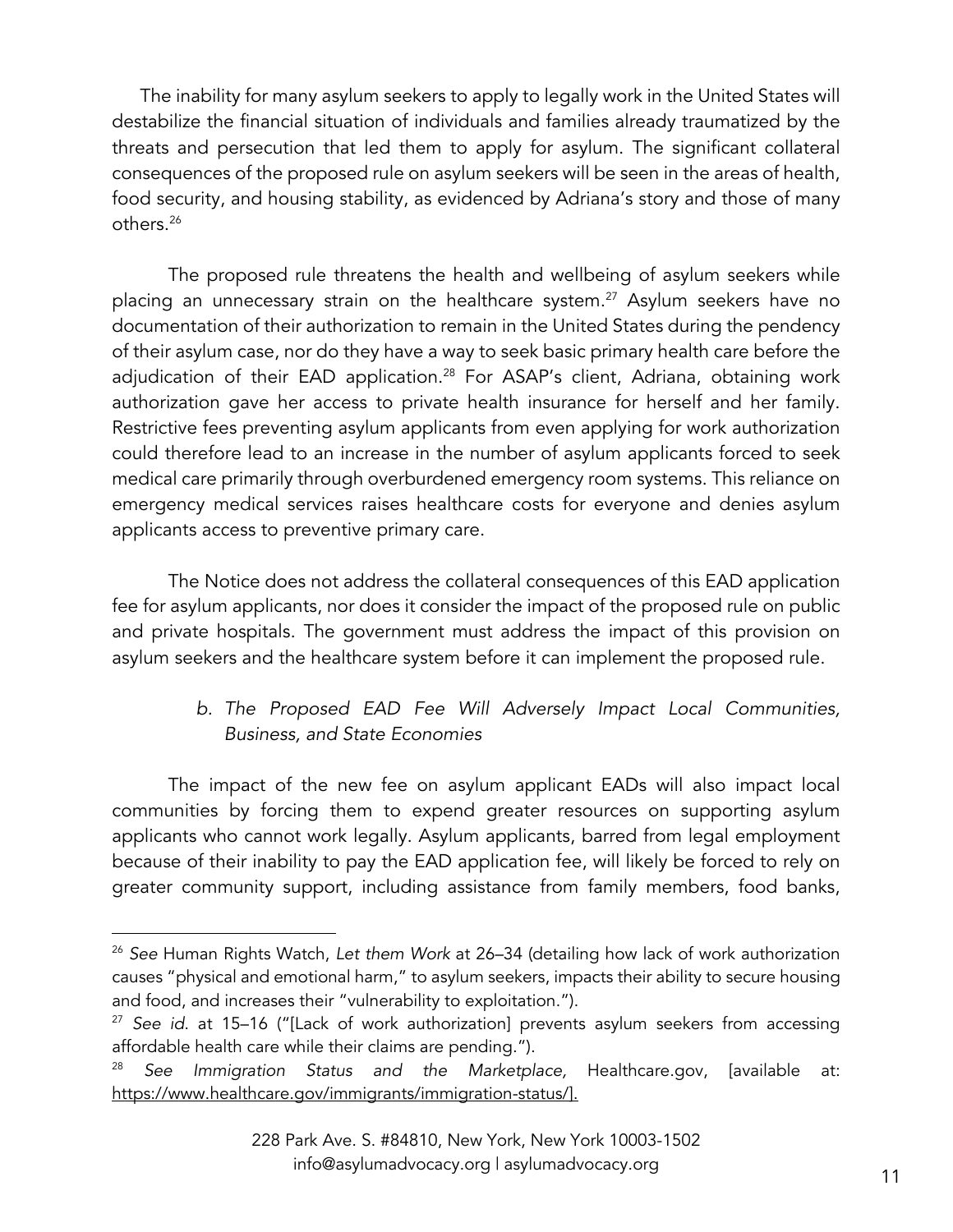shelters, and other local charities. The cost-prohibitive nature of the proposed EAD application fees will also likely increase the risk of violence against and victimization of asylum applicants in the United States; this in turn could lead to greater expenditure of local law enforcement resources to investigate and prosecute crimes against asylum applicants. Additionally, public schools may have to shift resources to provide counseling and other psychological services to traumatized children who have witnessed or suffered domestic violence.

By making it cost prohibitive for many asylum applicants to apply for work authorization, the proposed rule will have negative consequences for domestic businesses and local economies. In an open letter in 2017, 1,470 economists noted that immigrants provide a "significant competitive advantage" to the U.S. economy, heightening levels of innovation and flexibility within industry.<sup>29</sup> The proposed rule would unnecessarily deny businesses and organizations the economic advantages provided by asylum seekers' who cannot afford the EAD application fee. Moreover, asylum seekers bring a wide and deep range of professional experience to their work, which cannot always be replaced by a native workforce. Recent empirical immigration research suggests that native and immigrant labor are complements, rather than substitutes.<sup>30</sup> Accordingly, restricting asylum applicants from the labor market because of their inability to pay initial EAD application fees might actually lead to adverse impacts on native worker prospects,<sup>31</sup> which is not contemplated at all as a potential consequence of the new fee.

The Notice does not consider the additional costs that the proposed rule will impose on local communities in the form of additional support it will necessitate that they provide to asylum applicants. Until these considerations are taken into account, the true cost of the proposed rule cannot be estimated properly. The government must take these collateral costs into account and should remove the initial EAD application fee for asylum applicants from the proposed rule in light of these collateral costs.

<sup>29</sup> New American Economy, *Open Letter from 1,470 Economists on Immigration* (Apr. 12, 2017) [available at https://www.newamericaneconomy.org/feature/an-open-letter-from-1470 economists-on-immigration/].

<sup>30</sup> *See, e.g*., Jongkwan Lee, Giovanni Peri, Vasil Yasenov, *The Labor Market Effects of Mexican Repatriations: Longitudinal Evidence from the 1930s*, NBER WORKING PAPER, (Oct. 2019) [available at https://www.nber.org/papers/w26399].

<sup>31</sup> *See* G. I. P. Ottaviano & G. Peri, *Rethinking the Effect of Immigration on Wages*, 10 J. EUR. ECON. ASS'N 152 (2012).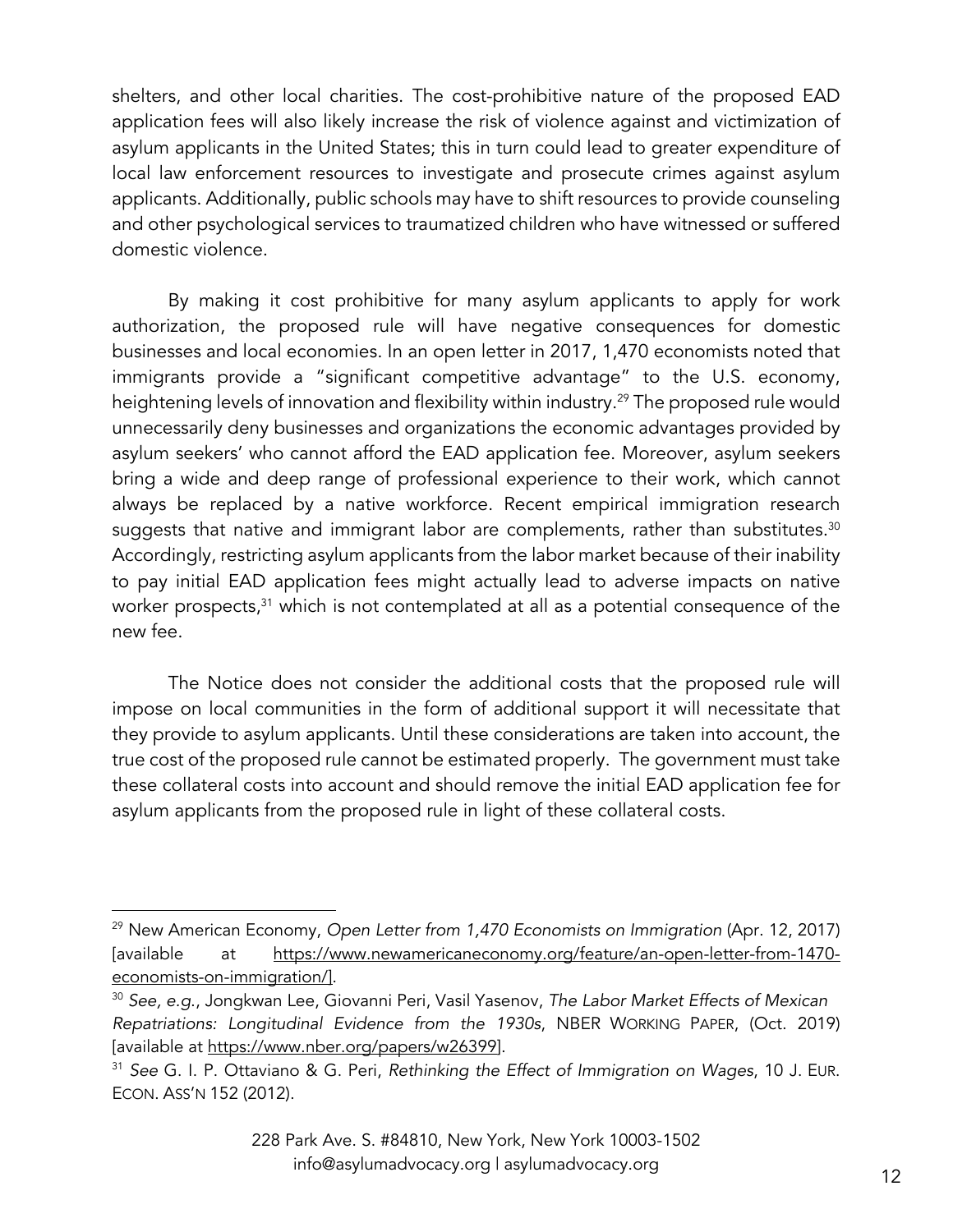*c. The High EAD Application Fee will Force Many Asylum Applicants to Engage in Unauthorized Work, Under Precarious and Exploitative Conditions*

The financial destabilization created by the inability of asylum applicants to obtain work authorization will also put asylum applicants at greater risk by increasing the likelihood that they will remain in abusive living situations and predatory employment relationships.<sup>32</sup> ASAP has worked with many asylum seekers who find themselves in vulnerable situations upon arrival in the United States because their access to financial resources is limited. Receiving an EAD is often the key to independence and stability: the ability to work allows an asylum applicant to pay for housing, buy food, pay for medical care, and otherwise participate in their local communities.

Without the ability to work lawfully, however, asylum seekers may be forced to endure dangerous living conditions or abuse in order to be able to live in the United States while awaiting the adjudication of their asylum applications.<sup>33</sup> Human Rights Watch conducted a series of interviews that illustrate this point:

Forcing asylum seekers to rely on others for subsistence permits, and even encourages, abusive and exploitive relationships. Amina Esseghir, a former caseworker at the International Institute of New Jersey, said that one of her clients, a 21-year-old female asylum seeker, was taken in by a family who provided for her well-being. But this situation created an "odd power dynamic" between family members and the dependent asylum seeker. Members of the family told the asylum seeker that they were going to prostitute her out to make money. Esseghir noted that the client "was in a situation where if she didn't do what the [family] wanted, she would be homeless.

[…]

Asylum seeker Isabel C.'s boyfriend is physically, verbally, and psychologically abusive. He confines her within his home and away from her cousins. She is afraid to leave because she does not want her daughter to go hungry or live on the streets. She said that she will not be able to support herself and her daughter because she cannot work. Isabel's lack of work authorization as an asylum seeker is one factor keeping her in a situation of domestic violence. "I

<sup>32</sup> *See* Human Rights Watch, *Let them Work* at 33–34.

<sup>33</sup> *See id.* at 34.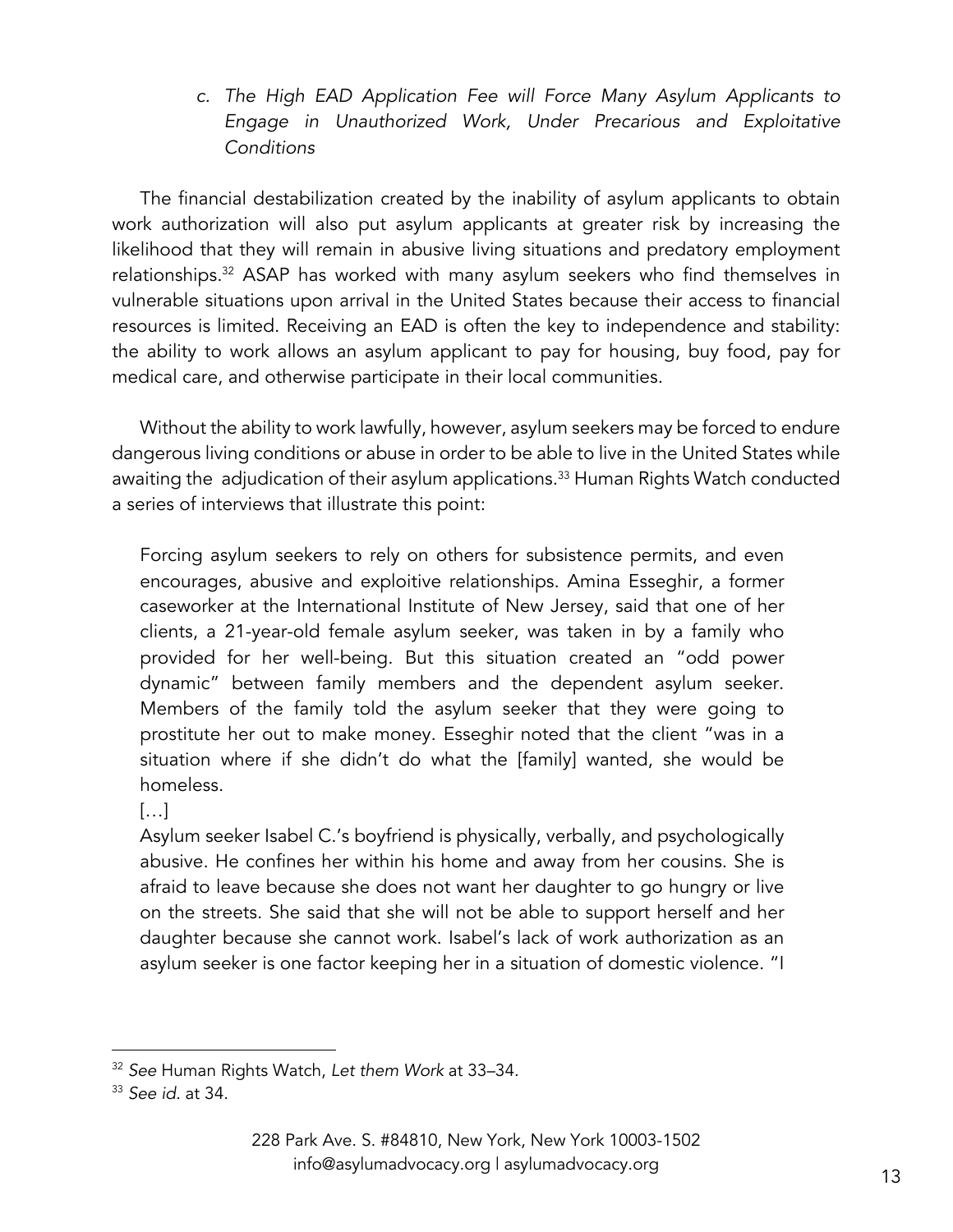am scared for myself and my daughter. There is no place for us. I wonder if I will ever be able to provide a better life for her."<sup>34</sup>

The ability to work makes it easier for asylum seekers to extricate themselves from dangerous living situations, <sup>35</sup> and exploitative working conditions. The Notice fails to consider how the EAD application fee may force many asylum applicants to engage in unauthorized work and subject them to other dangerous environments. The government must therefore address how the proposed rule will result in higher levels of unauthorized and exploitative labor before implementing it and should consider not requiring the work authorization fee for first-time asylum applicants as a result.

> *d. The Rule will Create Additional Burdens on Other agencies, in Particular, it will Impact the Work of both the Internal Revenue Service (IRS), and the Department of Labor (DOL)*

The Rule would also create additional burdens on the IRS, both as a result of a reduction on taxable income, and increased investigations of tax liability for unauthorized employment. The IRS stands to lose income revenue for asylum applicants who would otherwise be eligible for employment and taxation. Unauthorized work may also result in tax evasion by employers and individuals, requiring additional investigations by the IRS. DHS has not fully considered the tax revenue that would be lost, or the additional investigatory work of the IRS that will follow as a result of limiting taxable work opportunities for asylum applicants. Therefore, DHS must assess the additional burdens the proposed rule would create for the IRS before implementation.

The proposed rule could also create additional burdens for DOL by forcing it to investigate higher incidents of wage theft, and other unsafe working conditions monitored by its agency, the Occupational Health and Safety Administration (OSHA).<sup>36</sup> The Notice does not acknowledge the impact of unauthorized work on DOL. With many asylum applicants being unable to pay for work authorization, they will be forced to join the unauthorized workforce in order to support themselves and their families. Studies have shown that immigrants without work authorization are at a higher risk of labor exploitation and wage theft by employers who are more likely to violate federal and state

<sup>34</sup> *Id*. at 33-34.

<sup>35</sup> *See id.* at 34–35.

<sup>36</sup> *See* Jack Herrera, *What Will Happen if Trump Cancels Work Permits for Asylum Seekers?,* PACIFIC STANDARD (Apr. 30 2019) [available at https://psmag.com/news/what-will-happen-iftrump-cancels-work-permits-for-asylum-seekers].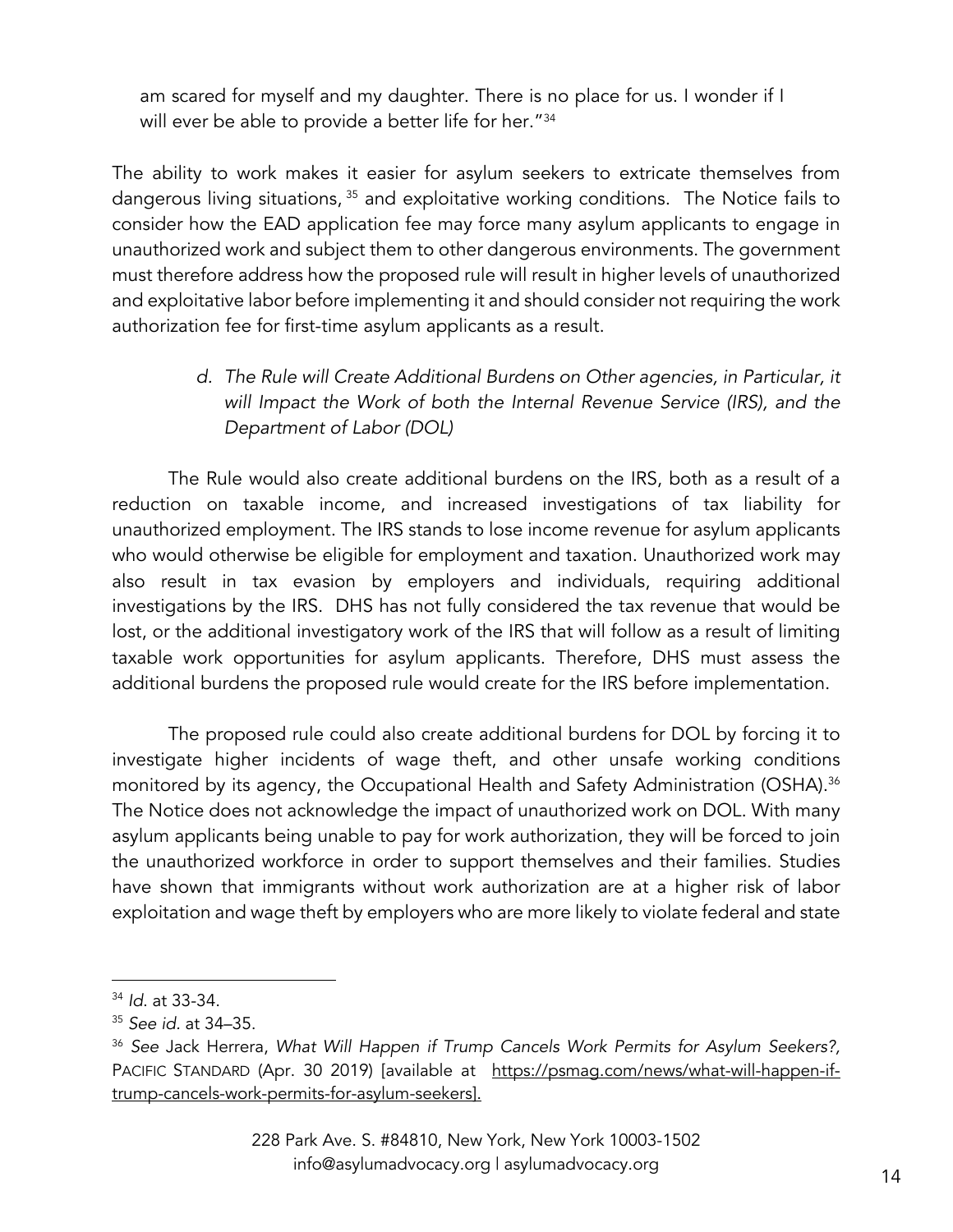minimum wage and overtime requirements. $37$  DOL investigations are also made significantly more difficult as a result of fear among individuals working without EADs, which makes it easier for employers to mistreat and underpay workers; notably this difficulty has also been found to lower morale of DOL investigators.<sup>38</sup>

The DOL is also required to investigate reported instances of wage theft and expend considerable resources investigating cases where unauthorized immigrant laborers are victimized. Unauthorized workers are subject to many of the protections of the Fair Labor Standards Act, including federal minimum wage guarantees, which are enforced by the Wage and Hour Division of DOL.<sup>39</sup> As such, an increase in asylum applicants forced into unauthorized work will likely force a greater volume of asylum applicants into precarious work situations, and in turn, generate a higher incident of wage theft claims that the DOL must investigate.

Additionally, persons without work authorization are more likely to work in unhealthy and dangerous conditions that violate the parameters of the Occupational Safety and Health Act, which is enforced by OSHA.<sup>40</sup> The Rule will therefore likely also result in an increased need for on-site OSHA inspections, and greater allocation of resources within the DOL to this work.

<sup>37</sup> *See*, *e.g*., Douglas Massey & Kerstin Gentsch, *Undocumented Migration to the United States and the Wages of Mexican Immigrants*, 48 INT'L MIGRATION REV. 482 (2014); Sally C. Moyce & Marc Schenker, *Migrant Workers and Their Occupational Health and Safety*, 351, 357 (Jan. 24, 2018) [available at: https://www.annualreviews.org/doi/pdf/10.1146/annurev-publhealth-040617-013714] ("[R]esearchers found that undocumented workers were more than two times as likely to experience wage violations compared with documented workers.").

<sup>38</sup> *See* Sam Levin, *Immigration Crackdown Enables Worker Exploitation, Labor Depart Staff Say*, *The Guardian* (Mar. 30. 2017) [available at https://www.theguardian.com/usnews/2017/mar/30/undocumented-workers-deportation-fears-trump-administrationdepartment-labor].

<sup>39</sup> *See*, *e.g*., *Lucas v. Jerusalem Cafe,* 721 F.3d 927, 934 (8th Cir. July 29, 2013) (noting that "FLSA's sweeping definitions of 'employer' and 'employee' unambiguously encompass unauthorized aliens"); *Colon v. Major Perry St. Corp*., 987 F. Supp. 2d 451, 454 (S.D.N.Y. 2013) (collecting cases) (noting that "[c]ontemporary courts…have continued to conclude that" FLSA's definition of employee extends to unauthorized immigrant workers); *see also* U.S. Dep't of Labor, Wage and Hour Div., "Fact Sheet # 48: Application of U.S. Labor Laws to Immigrant Workers: Effect of *Hoffman Plastics* decision on laws enforced by the Wage and Hour Division" (rev. July 2008) [*available* at: https://www.dol. gov/whd/regs/compliance/whdfs48.pdf] ("The Department's Wage and Hour Division will continue to enforce the FLSA ... without regard to whether an employee is documented or undocumented.").

<sup>40</sup> *See* Michael J. Wishnie, *Immigrants and the Right to Petition*, 78 N.Y.U. L. REV. 667, 677 & n. 51 (2003).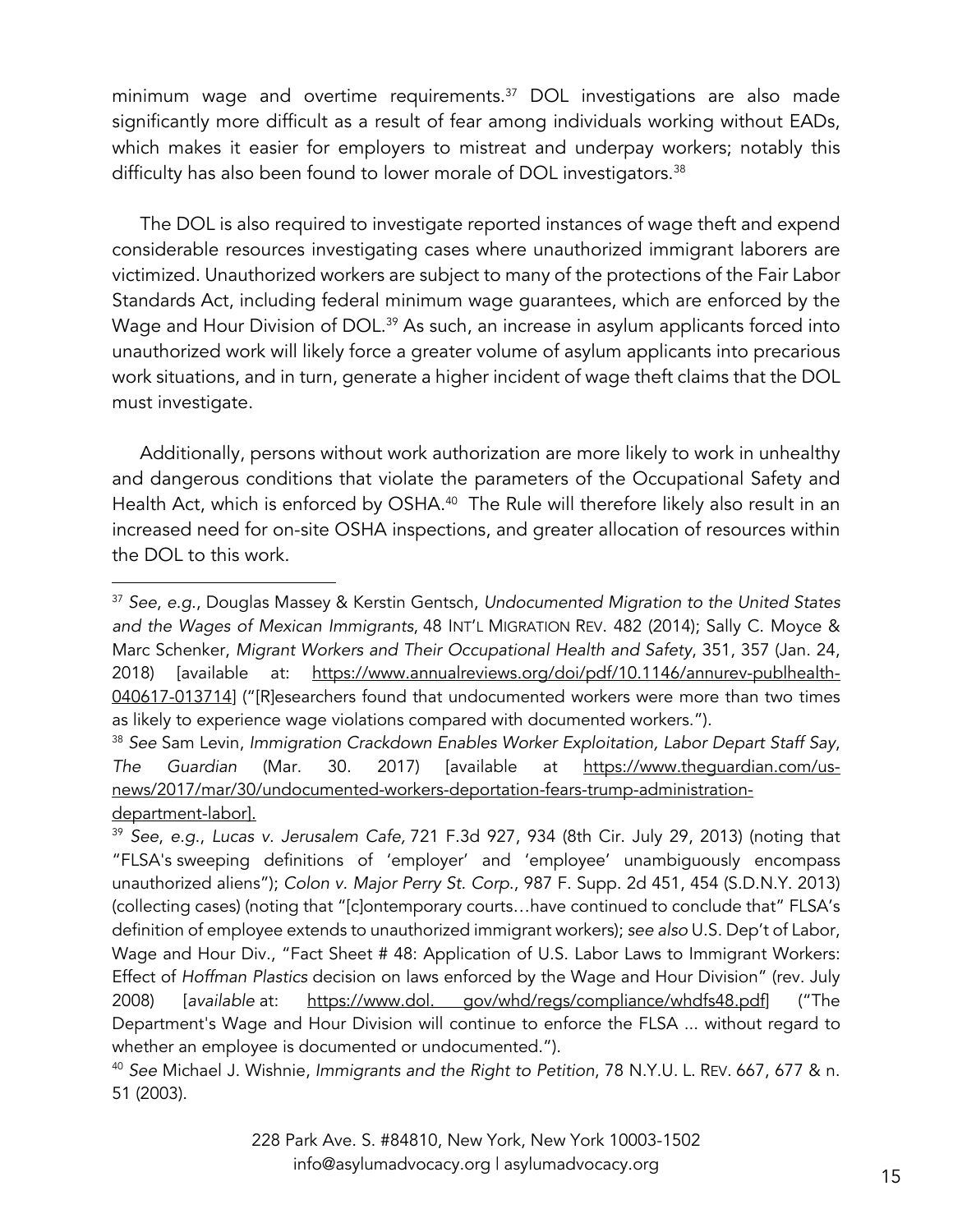The agency has failed to consider the meaningful impact of the Rule on the IRS and DOL as it relates to tax collection, wage theft, and work-site safety inspections. DHS must therefore consider the increased investigatory burden and resource cost the Rule will impose on other agencies before instituting the new fee increase.

## *e. The Rule is also in Tension with International Legal Standards that Guarantee Asylum Seekers the Right to Work and Support Themselves*

Additionally, the proposed rule is out of sync with the commitments and policies of our peer nations in the international community. Articles 17 and 18 of the 1951 Refugee Convention recognizes that asylum-seekers have a right to self-employment access opportunities that is at least as favorable as the access enjoyed by similarly situated foreigners.<sup>41</sup> The United States has historically maintained policies that mirrored the requirements of the Convention.<sup>42</sup> Our peer nations continue to honor their commitments to the international norms of the Convention. Canada — with whom the United States has signed a Safe Third Country Agreement formed under mutual recognition of the two nations' "generous systems of refugee protection" and "both countries' traditions of assistance to refugees"— maintains a system significantly more generous than that of the proposed rule.<sup>43</sup> Concretely, Canada allows eligible asylum seekers (and their families) who cannot pay for basic needs to access work permits.

Canada's more humanitarian commitment, for instance, is mirrored by our peer nations globally. At least 14 nations in the European Union grant asylum-seekers work authorization within 6 months of the filing of their initial application (and several other countries grant work authorization upon filing).<sup>44</sup> Furthermore at least nine nations in Latin America allow for immediate work authorization upon the filing of an asylum

<sup>41</sup> *See* Convention Relating to the Status of Refugees, 189 U.N.T.S. 150, adopted July 28, 1951, entered into force April 22, 1954, chap. III, [available at http://www.unhcr.org/3b66c2aa10.html] (accessed Nov. 5, 2019). By acceding to its 1967 Protocol, the United States has bound itself to these provisions of the Refugee Convention; *see also*, James C. Hathaway, *The Rights of Refugees Under International Law*, (New York: Cambridge University Press, 2005).

<sup>42</sup> *See* American Immigration Council, *An Overview of U.S. Refugee Law and Policy* (Jun. 18, 2019) [available at https://www.americanimmigrationcouncil.org/research/overview-us-refugeelaw-and-policy].

<sup>43</sup>Government of Canada, *Types of work permits: You've filed a claim for refugee protection,*  [available at: http://www.cic.gc.ca/english/work/apply-who-permitresult.asp?q1\_options=1i&q2\_options=2h].

<sup>44</sup>*See* UNHCR, *A guide to international refugee protection and binding state asylum systems* at 102, [available at https://www.unhcr.org/3d4aba564.pdf].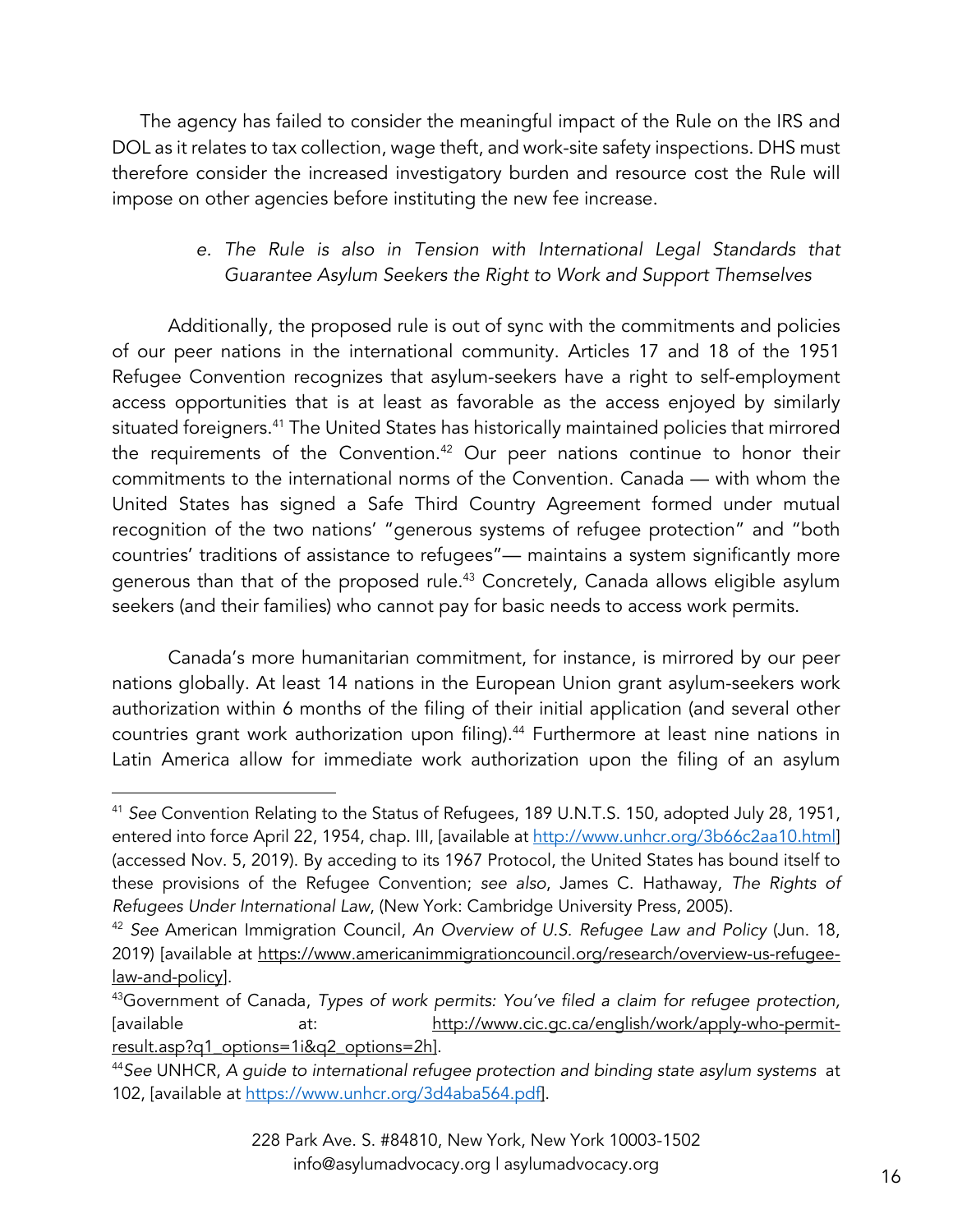application.45 The Rule drives the United States further from international norms and practices, undermining the nation's commitment to the protection of the asylum-seeker rights and dignity.

# III. The Proposed Fee Increases in the Notice & the Supplement Exceed DHS's Statutory Authority

*A. The INA does not Allow USCIS to Transfer Fees Collected for Application Adjudication to Fund ICE Enforcement Actions*

USCIS cannot legally include budget transfers to ICE as part of its cost estimates for immigration benefit application adjudications. DHS does not have the statutory authority under the Immigration and Nationality Act (INA) to increase fees for applications adjudicated by USCIS in order to cover the costs of another sub-agency. INA section 286(m) provides that DHS ("the Attorney General") may set "fees for providing adjudication and naturalization services…*at a level that will ensure recovery of the full costs of providing all such services*."46 The "services" provided in this provision are only the adjudication and granting of applications for benefits and naturalization services. The Notice, however, incorrectly claims that " 'immigration adjudication and naturalization services' do not end with a decision to approve or deny a request," and that USCIS "may fund ICE enforcement and support positions, as well as ancillary costs, to the extent that such positions and costs support immigration adjudication."47

DHS's clarifications in the Supplement about the ICE activities it proposes to fund with a USCIS funds transfer does not change the fact that such transfers are impermissible. As part of its cost projections, DHS initially included an estimated \$207.6 million transfer of funds from USCIS to ICE in the Notice. <sup>48</sup> In the Supplement, the agency stated that it had revised the cost estimates from ICE of what it intends to recover and

<sup>45</sup> *See id.* at 102; *see also* Directive 2013/33/EU, [available at https://www.refworld.org/docid/51d29db54.html].

<sup>46</sup> 8 U.S.C. § 1356(m) (emphasis added). The Rule acknowledges that the INA may place limits on what fee the Attorney General may charge asylum applicants for work authorization fees, and that under the statute "[s]uch fees shall not exceed the Attorney General's costs in adjudicating the applications." INA § 208(d)(3), 8 U.S.C. § 1158(d)(3). However, DHS maintains that the statute also allows it an exemption to charge more than the required processing fee — as is the case under the proposed rule — as long as it follows the general requirements of section 286(m) of the INA. DHS interpretation of the INA, however, and would render section 208(d)(3) superfluous and must be rejected.

<sup>47</sup> Notice at 62287.

<sup>48</sup> *See id.* at 62286.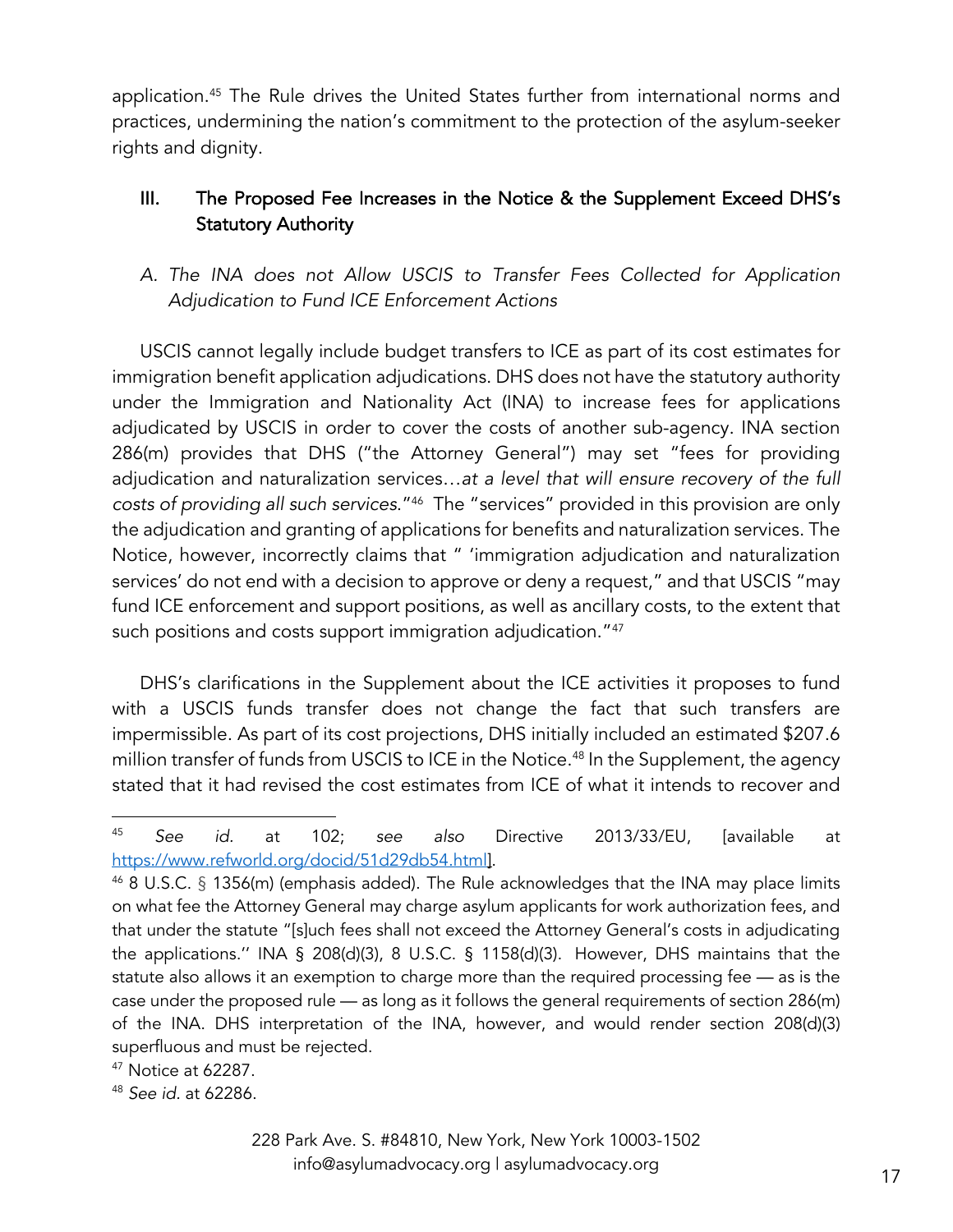fund via USCIS fee increases; according to the Supplement, USCIS intends to recover \$112.2 million, rather than the \$207.6 million it had indicated it would transfer to ICE in the original Notice. <sup>49</sup> Regardless of the amount, the statutory and regulatory scheme governing the setting of the USCIS fee schedule does not permit the inclusion of an interagency fund transfer to ICE. Both the underlying purpose and clear meaning of the authorizing statutory scheme assume that USCIS limit its estimates to actual costs it incurs during the adjudication of immigration benefit applications. Additional immigration enforcement performed by ICE, including the potential investigation of fraud, or by other DHS agencies falls beyond the scope of USCIS's work in adjudicating applications, and thus its funding from USCIS fees is not authorized by the statutory scheme.

DHS's interpretation of section 286(m) and 286(n) is also overly broad and would potentially allow for the transfer of a significant amount of funds to cover nearly any ICE costs associated with investigation and enforcement of immigration fraud — even well after USCIS has made an initial determination about the application. To the contrary, the statute clearly indicates that the fees USCIS may collect for immigration benefits applications are only those associated with application adjudication costs, not independent investigations or enforcement actions. At the very least, DHS does not sufficiently justify why the proposed ICE activities to be funded are properly considered as part of the USCIS application adjudication process rather than separate enforcement actions.

## *B. The Proposed Rule Circumvents the Congressional Appropriations Process*

DHS's interpretation also circumvents the requirements of the appropriations process, which legally requires that agencies be funded at the specific level determined by Congress. The Notice acknowledges that "transfers between appropriations are generally prohibited absent statutory authority," but believes that section 286(n) would allow USCIS to transfer any fee collection for expenses in providing "immigration adjudication and naturalization services."<sup>50</sup> Section 1532 of Title 31 also requires that "[a]n amount available under law may be withdrawn from one appropriation account and credited to another or to a working fund only when authorized by law."<sup>51</sup> Additionally, the Government Accountability Office (GAO) has determined that all transfers are prohibited without statutory authority, including "(1) transfers from one agency to another, (2) transfers from one account to another within the same agency, and (3) transfers to an interagency or intra-agency working fund. In each instance statutory

228 Park Ave. S. #84810, New York, New York 10003-1502 info@asylumadvocacy.org | asylumadvocacy.org <sup>18</sup>

<sup>49</sup> Supplement at 67244. *See also*, *supra*, note 1.

<sup>50</sup> *Id*. at 62287.

<sup>51</sup> 31 U.S.C. § 1532.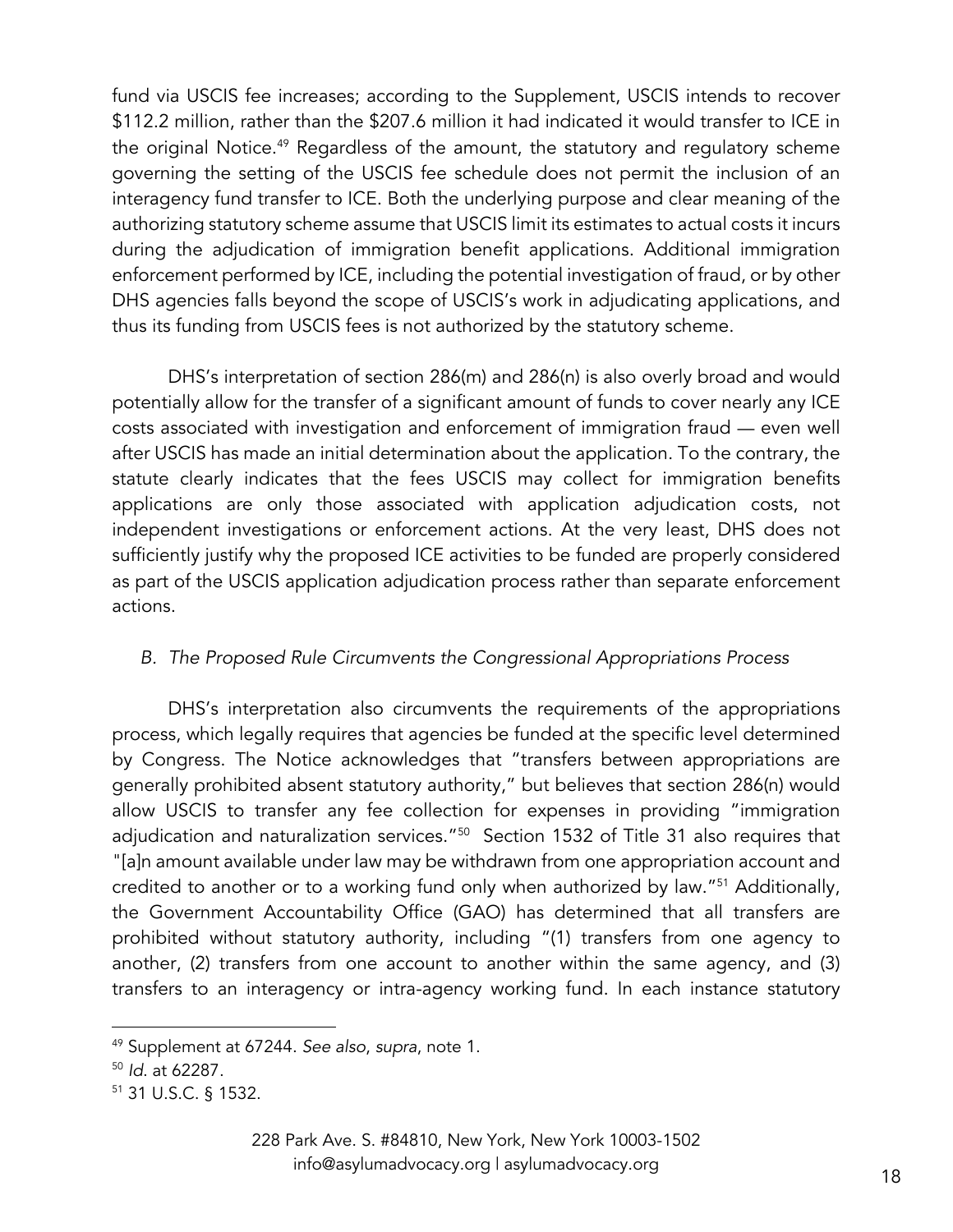authority is required."52 Nothing on the face of section 286(n), however, specifically authorizes intra-agency funds transfers, nor does it suggest that the funds required for application may in any way be used for the purposes of immigration enforcement. The proposed rule would therefore circumvent the appropriations process, by allowing ICE to illegally supplement its designated appropriations funding for investigation and enforcement actions through a different sub-agency's fee collection process. There are other statutory provisions and regulatory mechanisms to provide for ICE's budget — Congress already considers the funding needs of ICE for fraud investigation and enforcement when authorizing its appropriations and assumes the funding allocated in that process will be sufficient to cover ICE's work.

## *C. Chad Wolf Lacks Legal Authority to Promulgate the Proposed Rule*

Chad Wolf does not have a valid legal claim to the office of DHS Secretary, and thus, all actions that he takes in that role — including promulgating this rule — "shall have no force or effect."<sup>53</sup> A November 15, 2019 letter by members of Congress to the Comptroller General of the United States details the succession issues that began when Kevin McAleenan was installed as Secretary of Homeland Security to replace then-Secretary Kirstjen Nielsen.<sup>54</sup> At the time of Secretary Nielsen's departure, Executive Order 13753 remained in place, which set out the order of succession for DHS.<sup>55</sup> Under the Executive Order, Mr. McAleenan was not next in line to head DHS, but rather, at minimum, two Senate confirmed officials should have preceeded him.<sup>56</sup> Accordingly, it appears that Mr. McAleenan had no valid legal claim to the office of the Secretary. And even if Mr. McAleenan could arguably have had authority under the Federal Vacancies Reform Act (FVRA),<sup>57</sup> that authority expired after 210 days in office per the terms of that statute.<sup>58</sup> The changes Mr. McAleenan later made to the order of DHS succession also

<sup>52</sup> U.S. Government Accountability Office (then the U.S. General Accounting Office), *Principles of Federal Appropriations Law,* Third Edition, Volume I, GAO-04-261SP, January 2004, p. 2-24, [available at http://www.gao.gov/products/GAO-04-261SP].

<sup>53</sup> 5 U.S.C. § 3348.

<sup>54</sup> *See* Letter from Bennie G. Thompson, Chairman, Committee on Homeland Security, and Carolyn B. Maloney, Acting Chairwoman, Committee on Oversight and Reform, to Gene Dodaro, Comptroller General of the United States (Nov. 15, 2019), [hereinafter Thompson and Maloney, Letter] [available at

https://oversight.house.gov/sites/democrats.oversight.house.gov/files/191115%20T%20Dodar o%20re%20Letter%20to%20GAO%20on%20Wolf-Cuccinelli%20Appointment.pdf].

<sup>55</sup> *See* Exec. Order No. 13753, 81 Fed. Reg. 90667 (Dec. 9, 2016).

<sup>56</sup> *See* Thompson and Maloney Letter at 2.

<sup>57</sup> 6 U.S.C. § 113(g)

<sup>58</sup> 5 U.S.C. § 3346(a)(1)